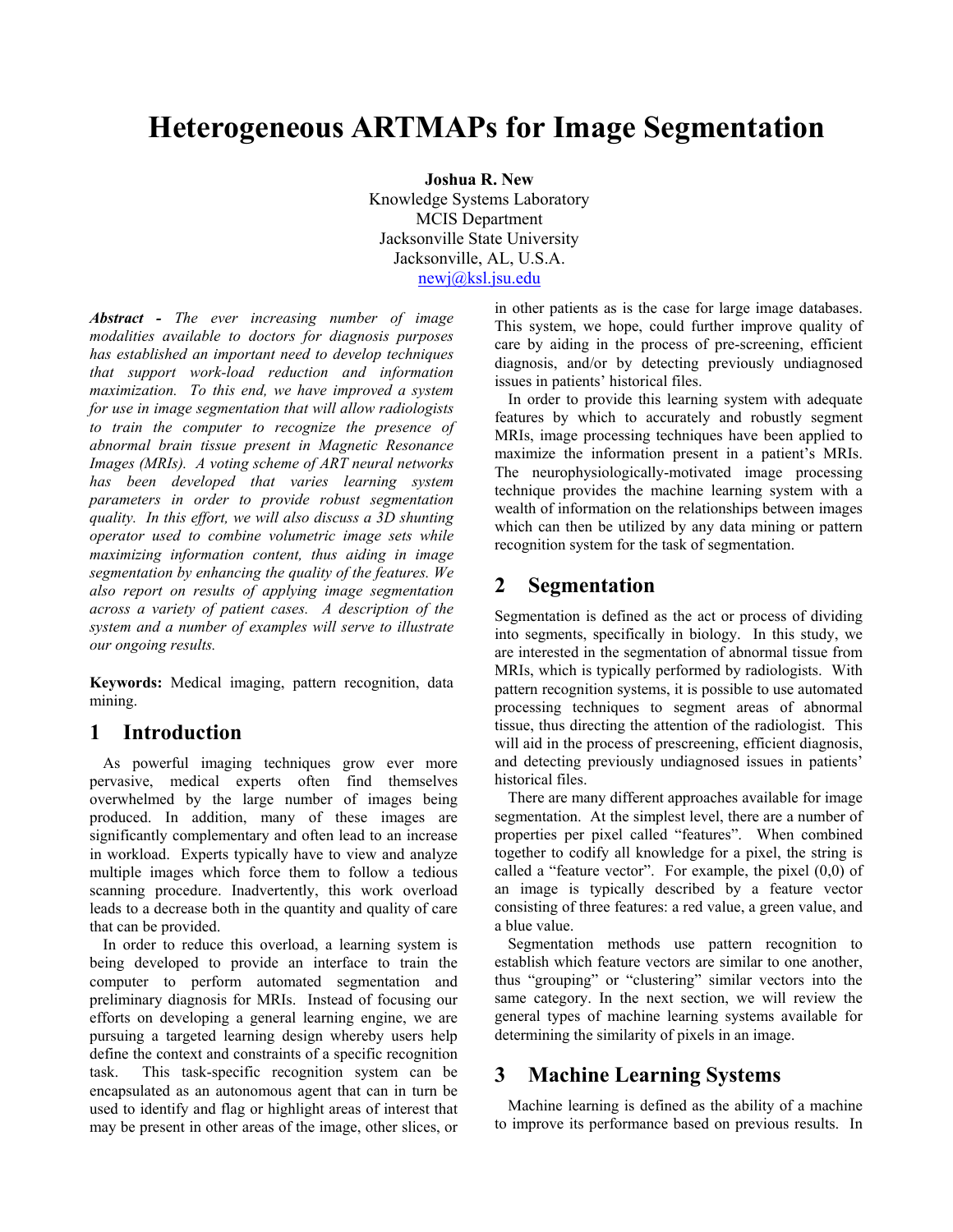this study, the machine is the segmentation system and its performance is the quality of its segmentation. Machine learning often occurs through a system that can modify itself so that on a subsequent execution, even with the same input, a better output is produced. There are three very general categories of learning that is common in today's machine learning systems; they are unsupervised, reinforced, and supervised learning.

### **3.1 Unsupervised Learning**

In unsupervised learning, as its name implies, the learning system is not provided a "supervisory signal" which defines the correct answer/classification for the given input/feature vector. Typically, such systems take all input vectors and determine the similarity among them and then assign similar vectors to the same group. The "similarity" parameter is typically provided by the user and can be changed to generate more groupings of very similar pixels or fewer, more general groupings. In essence, unsupervised systems are a mapping from inputs to "categories" which are effectively labels for each category's constituent vectors.

 As an example of unsupervised learning for image segmentation, let's say we have an image of different types of fruit on a table. Let each pixel of the image be a feature vector which consists of three features – the pixel's red value, blue value, and green value. When the image is passed to an unsupervised learning system, the pixels which constitute a typical apple will be very different from those that constitute a pear, since apples are red while pears are very green. In an image of fruit, the system should be able to distinguish between pears and apples; that is, to segment them from one another. In the same way that "redness" denotes apple and "greenness" denotes pear, so also can "MR-T1ness" denote fat and "MR-T2ness" denote water.

 There are several unsupervised machine learning systems in use today. Some such systems are k-means systems [1], self-organizing maps [2], and ART neural networks. While ART will be discussed in some detail in the next chapter, an analysis of the other systems is beyond the scope of this paper. It is interesting to note that unsupervised systems are arguably not machine learning systems since no input is given to them so that they may improve their performance on subsequent classifications.

### **3.2 Reinforcement Learning**

In reinforced learning, the learning system is not provided the correct answer/classification, but is instead given a "reward function". This reward function allows a more general measure of "good" and "bad" performance to be provided to the system. From this function, reinforcement learning can not calculate error between the actual output and the correct output; however, the system can decrease the "cluster size" for "bad" classifications in order to

increase performance. This is common in many realworld applications in which the correct answer is not precisely known, but behaviors or actions which lead to failure are realizable.

 As an example, consider the same example as before: a picture of a bowl of fruit, except this time we'll make random pixels semi-transparent. This time each pixel's feature vector consists of four features – red, green, blue, and alpha. Alpha is a measure of the opacity of an image, being completely opaque at, say, 255 and completely transparent at 0. If the image were passed to an unsupervised learning system, the system may likely assign several pixels to a category that corresponds to "transparent pixel". When the image is passed to a reinforcement learning system, we can notify the system it is incorrect for labeling a pixel as a "transparent pixel" since transparency doesn't change what the image is of but simply how much of it is visible. In this way, the system will adapt to decrease the size/importance of the "transparent pixel" category, thus establishing that the alpha feature is a confounding/inessential variable.

#### **3.3 Supervised Learning**

In supervised learning, the learning system is provided the correct answer/classification. That is, the system is not only given a series of input vectors to classify, but the correct outputs for those input vectors as well (aka. the "supervisory signal"). One may ask, if you have the correct output for the data, why do you need to classify the inputs anyway? Well, there are two phases to supervised learning systems. In the first, the supervised data set is sent to the system for "training". Once the system has been trained, it can then be used to "classify" new data that doesn't have a corresponding supervisory signal.

 In the supervised framework we pursue, expert radiologists can "segment" a very small portion of an image with a few swipes of the mouse. The supervised learning system can then be trained on these inputs and used to classify the rest of the image. In this way, the expert can interactively guide the segmentation of the learning system to classify only objects/areas of interest. It is interesting to note that later, the learning system will in turn guide the radiologist's attention by highlighting areas of interest in an image.

 Obviously, supervised learning is the most powerful of the three types of machine learning systems due to the foreknowledge of the correct classification, even if only for a small subset of the data. This knowledge allows the learning system to compute an exact output error and correct itself during training. There are several supervised machine learning systems in use today. Some such systems are Kalman filters [3], decision trees [4], and neural networks [5].

 It is important to note that an accurate supervisory signal be provided or else the errors will be reflected in the subsequent classification by the supervised learning system. Since radiologist's are trained for image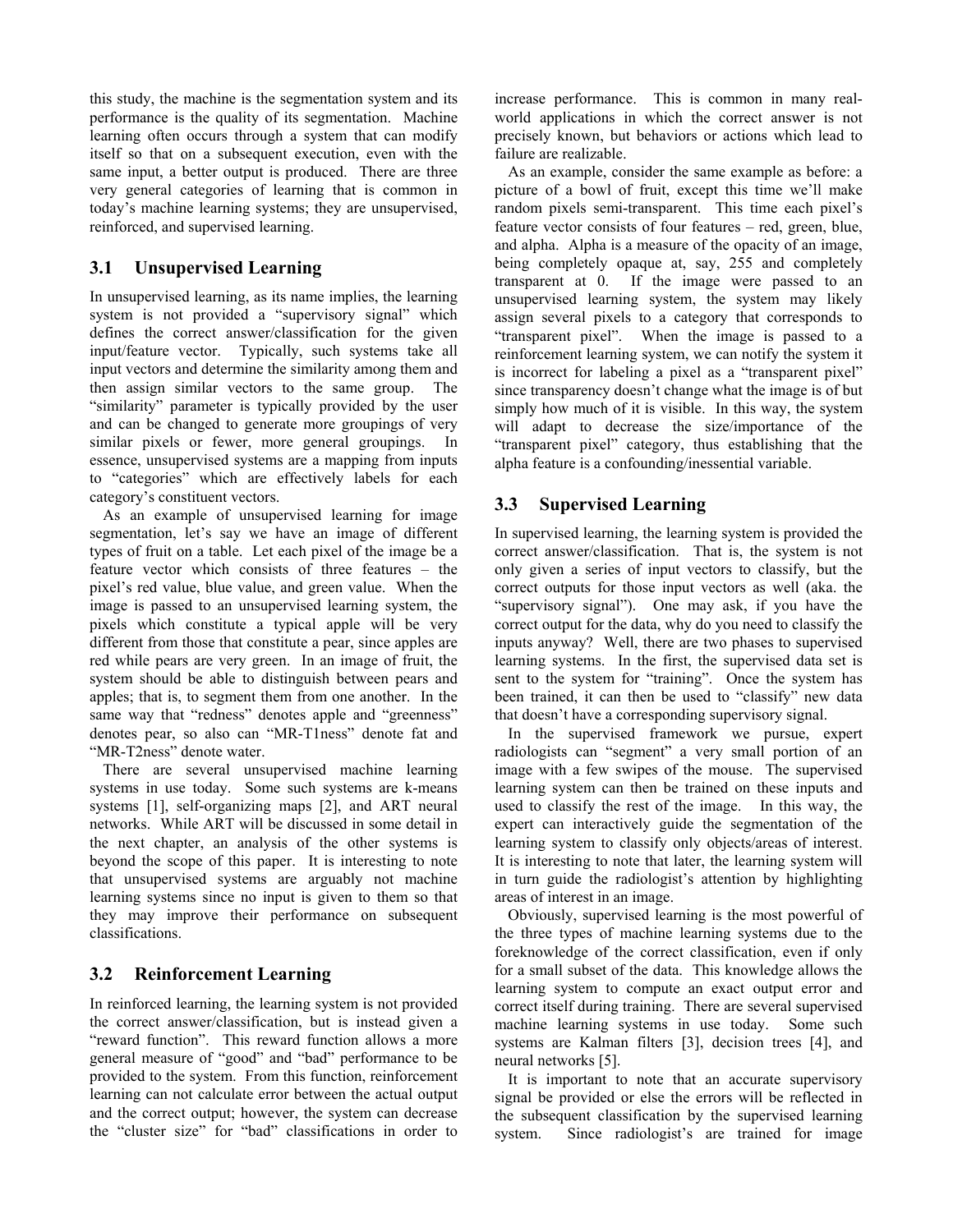segmentation (under a different name for sure), and arguably define what is correct (at least for their patients), it is safe to rely upon the supervisory signal provided by a trained radiologist. Furthermore, this method promises to save radiologists time by codifying their knowledge into a machine learning "agent", thus pushing some of their responsibilities onto the computer.

#### **4 Methods**

 For this investigation, we used both morphological and functional imaging modalities [6] obtained from the Whole Brain Atlas (WBA) web site [7]. The imagery obtained was spatially registered across modalities by the authors of the WBA. Here, the imagery obtained included functional MRI and SPECT modalities. Furthermore, the MRI imagery included three different modalities (PD, T1, and T2) that provide distinct information content. In total, there were four different modalities available for each image slice in the data set. These images provide vital information of both a functional and morphological nature. Functional modalities have traditionally been used for detecting the presence or progress of brain defects such as tumors, while morphological (or structural) modalities allow for localization of these defects.

 The four modalities per slice are then passed to an image feature creation system. This system is based on the visual system of primates and is modeled by operations of the shunt operator, which has been extended to take into account the volumetric nature of MRIs. The current system produces 16 grayscale images from the four original modalities. These images are then used as input into a machine learning system.

 The machine learning system created is a supervised system that uses ARTMAP neural networks for quick training and classification times. A supervisory system was utilized in order to allow radiologists to train the computer system to recognize abnormal brain tissue present in MRIs. ARTMAP neural networks are supervised, online/interactive learning systems that allow training in seconds (rather than days for back-propagation neural networks) and immediate feedback to the radiologist for correction or refinement.

#### **4.1 Image Feature Creation**

The image processing technique has been presented in the context of image fusion at Fusion 2001 [8], 2002 [9], and 2003 [10], where we reported on our extensions of a biologically-based fusion architecture [11] implemented to enhance information content from up to four medical modalities (i.e. MRI, CT, PET, SPECT, etc.). By providing a multitude of other images, this architecture can increase the capabilities of a machine learning system to delineate tissue types.

The visual system of primates and humans contains three types of light sensors known as cones, which have overlapping sensitivities (short, medium, and long wavelengths). It is through the combination of these three sensor sets that we obtain our perception of color. Circuitry in the retina is functionally divided into two stages. The first one utilizes non-linear neural activations and lateral inhibition within bands to enhance and normalize the inputs. The second stage utilizes similar neural components in an arrangement of connections that lead to between-band competition that in turn produces a number of combinations of the three original bands. This last stage of processing enhances the complementary information that exists in each of the bands (e.g. a spectral decorrelation operation).

This connectivity is modeled by processing stages via a non-linear neural network known as the *shunt* [12]. The resulting non-linear combinations lead to information decorrelation not unlike what is usually targeted by principal component analysis techniques. However, in neuro-physiological systems and in our architecture, the non-linear operator has a very narrow spatial window providing a better-tuned decorrelation. In addition, the operator is modulated by more globally defined statistical characteristics of the input that produce normalization, smoothing, and between-band calibration.

As discussed previously, modern medical imaging techniques such as MRI and SPECT produce multi-slice image volumes. For this reason, we have extended the shunting operator described in [12] to three dimensions in order to account for information content between slices. Furthermore, it is desirable to process such image sets and perform image fusion while exploiting the information present in the third dimension. The modified shunting equation is as follows:

$$
\dot{p}_{ijk} = -Ap_{ijk} + (B - p_{ijk})C[G_c * I^C]_{ijk} - (D + p_{ijk})[G_s * I^S]_{ijk} \tag{1}
$$

Here, the activity of cell p (i.e. the resulting pixel value) is defined in terms of the contrast enhancement and dynamic-range normalization defined by a threedimensional neighborhood around the cell. In this equation, we introduce two Gaussian terms: the first one modulating the excitatory inputs to cell  $p_{ijk}$ , and the second one modulating its inhibitory inputs. This extension required the use of a three-dimensional Gaussian kernel as follows:

$$
G(x, y, z) = \frac{1}{4\pi^2 \sigma^3} e^{-\frac{(x^2 + y^2 + z^2)}{2\sigma^2}}
$$
 (2)

The combination of both kernels  $(G_c \text{ and } G_s)$  in equation 1 leads to a three-dimensional operator that we represent as an icon of concentric spherical volumes. In the figures to follow, the differentiation of color of each spheroid is used to denote the positive/negative relationship of the center and surround areas of the kernel (i.e. signal polarity). In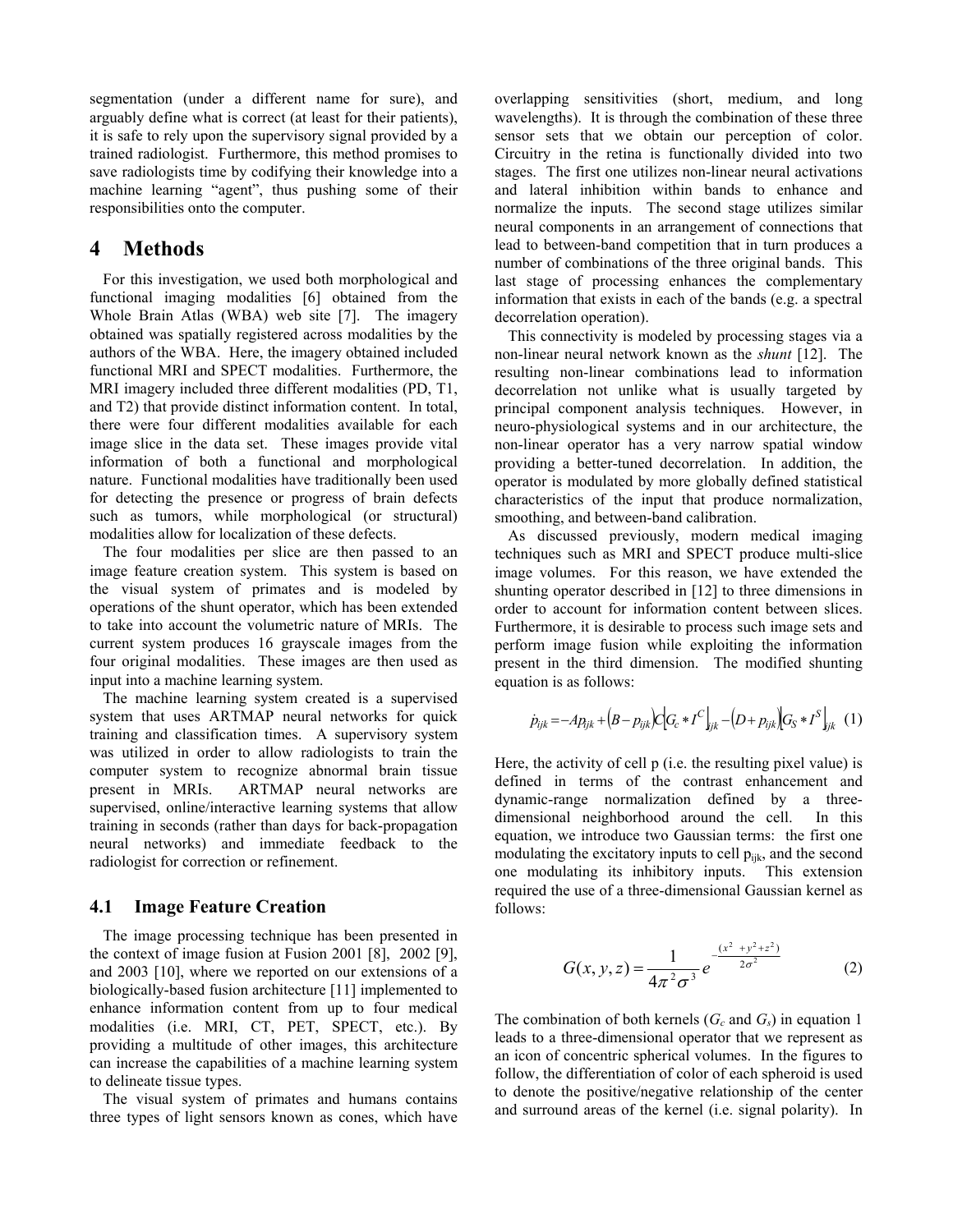addition, the particular hue indicates the source of its input (i.e. which modality).

The retinal model proposed in [11] consists of two distinct processing stages. In the first one, we utilize a shunting operation to obtain within-band image enhancement and normalization. This produces contrast enhancement, dynamic range calibration, and normalization of input images. In this version however, the input to the 3D shunting operator is a stack of image slices. Here, one slice is processed at a time with the shunt operating on the current slice as well as those slices immediately above and below. The result is a slice with enhanced contrast characteristics due to between-slice context information.

The second stage adopts the use of the same non-linear neural network operator to produce between-band decorrelation and information enhancement. These stages for the two-band processing of MRI are illustrated in Figure 1.

The shunt combinations of the second stage, as shown in Figure 1, provide two unique sets of information-rich images. These combinations perform paired decorrelations between the input image modalities. For instance, in the case of the top combination (red-center and greensurround in Figure 1) the result is the decorrelation of the first modality (T1) from the second modality (T2). In other words, it enhances information that is present in band 1 but not in band 2. The resulting images can then operate as information-rich features for a machine learning system.



Figure 1. Two-band architecture used for processing functional MRI imagery.



Figure 2. Three-band MRI fusion architecture.

The architectures for three- and four-bands have undergone a significant change. Specifically, we made the observation that while the 2D fusion process did not provide a sufficiently differentiated fusion result, due to its more limited convolution kernels, it does preserve a significant amount of high-frequency information. This difference becomes quite significant when it comes to enhancement of structural information. On the other hand, we find that the decorrelation and information enhancement of the 3D fusion architecture is crucial to the quality of the final fusion results. Hence, in order to capitalize on the benefits of both of these strategies, we have created a hybrid fusion system in which all of the multi-modal decorrelation and information enhancement is performed via the 3D shunt kernels. In addition, the brightness channel of the final color fused image is defined by the 2D shunt enhanced imagery. We present the specific connectivity in the following two paragraphs.

The 3-band fusion architecture as modified from [9] is illustrated in Figure 2. Here, the first stage of processing is as before, where each of the input bands is separately contrast enhanced and normalized. Then, two betweenband shunting operations produce distinct image products. The first one decorrelates the information between bands 1 (SPECT) and 2 (Gad). The second does it for bands 1 (SPECT) and 3 (T2). This process is then repeated for single-opponent results between all modalities, producing twelve distinct images (combinations between the 4 modalities) even though only two are shown in Figure 2.

At this point, there are 12 single-opponent results and the 4 shunted originals, thus amounting to 16 grayscale images. These images correspond to the 16 features for each pixel that can be used for recognition by a machine learning system.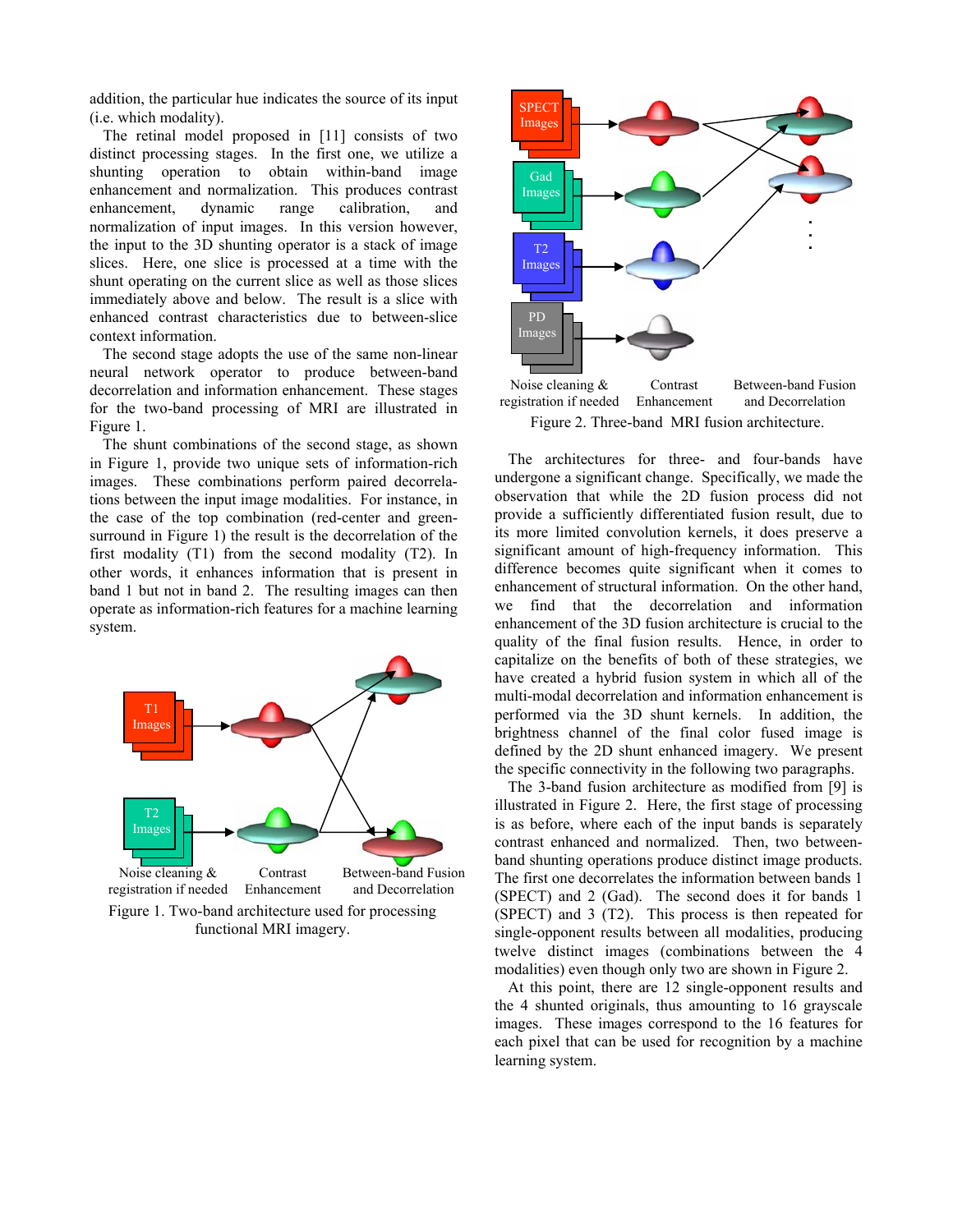#### **4.2 ARTMAP Machine Learning**

 The purpose of this stage of the system is to use principles of image mining and supervised learning to enable the computer to identify objects in the imagery. The system is based on the proposed approach in [13] and later implemented in the context of multi-sensor fusion in [14], [15] and [16]. This is accomplished by allowing the user to define features of interest by selecting representative pixels on the imagery. This information is then utilized by a machine-learning system to establish an appropriate mapping between inputs and desired landmark identity. In other words, the system establishes inputbased recognition patterns that uniquely identify the characteristics of interest to the user. A contextual-zoom GUI is implemented to allow the expert to easily mark pixels as targets or non-targets for recognition/segmentation. By doing this, the learning system can leverage off the expert to solve the specific task of identifying the sampled structure across all available modalities. As in [14]-[16], this information is used to train an ART-based supervised neural network [17] known as Fuzzy ARTMAP [18] to recognize or segment the image based on the user's input. This Fuzzy ARTMAP system is implemented using the simplified learning rule in order to allow fast training and classification performance. In addition, the resulting train network can be encapsulated and saved as an agent which can later be loaded to pre-screen images by highlighting areas of potential interest for the user.

One issue inherent in the mapping derived by Fuzzy ARTMAP is its dependence on the ordering of the training inputs. That is, the order in which inputs are presented greatly affects the recognition results of the system. This produces inconsistencies when attempting to replicate results through a graphical interface as described here. On the other hand, Fuzzy ARTMAP's output is limited to an all-or-none form which limits the amount of information that the user is provided regarding the confidence of the results. To ameliorate this last problem, the authors in [15] and [16] proposed a combined system where five separate Fuzzy ARTMAP systems would be trained simultaneously on separate orderings of the inputs. The combined system is used in a voting scheme to establish the level of confidence from 1 to 5 and used to define the final output of the system. As a consequence of this design, the former problem of order dependence is also addressed as the broader learning sample helps to capture the variability across input orderings.

In the system, the learning module trains to discriminate pixels as belonging to either a target or non-target class. For this reason, we utilized 16 inputs representing the features of a given pixel as derived from the 4-band fusion architecture. Of these, the first four are the 3D shuntenhanced single modality images while the remaining twelve correspond to the possible combinations of the four original bands.

An additional issue of concern that affects all learning systems is their dependence on well selected set of operating parameters. For Fuzzy ARTMAP, this problem is lessened by having only one main parameter which affects it performance. This parameter, known as vigilance, defines a threshold level for assigning inputs to a given category. While it is only one parameter, in the context of its target user base, it does remain difficult to define what the most appropriate value should be. We have attempted to address this issue by modifying the proposal in [14]-[16] so as to break the symmetry between the voters in the combined system. In particular, we train the first three voters with different ordering and the same vigilance parameter. The remaining voters are trained with the same ordering as chosen for the third voter but we modified the vigilance parameter of each to be 10% lower and 10% higher than the first three respectively. Hence, the original voting scheme which had five homogenous voters is replaced by a heterogeneous arrangement that increases the breadth of the learning process.

# **5 Results**

### **5.1 Image Feature Creation Results**

At Fusion 2002 [9], we presented preliminary results that compared the 2D vs. 3D shunting kernels. In those results, we reported on the qualitative advantages of the approach. In particular, we presented comparisons of 2-, 3-, and 4-band imagery with significant improvements on the results when the process included decorrelation operations across image slices.

Due to the success of those results, we proceeded to assess their generality across multiple patient cases. The most important finding was that regardless of the condition of the original imagery or the type of case involved, the processing results remain consistent in regards to quality. This is relevant as it suggests the ability of relying on consistency to understand the information utilizing a machine learning system.

As an illustration of the improvements of the 3D shunting kernel over the 2D shunting operator, an illustration of 4-band process is presented in Figure 3. Here, Figure 3a presents the shunt-enhanced PD, T1, T2 and SPECT images (in clockwise order). Figure 3b and 3c provide a comparison of the 2D vs. 3D process results when mapping three of the 16 images to the visible spectrum. In Figure 3c, we can once again see the advantages of 3D in supporting improved information and contrast.



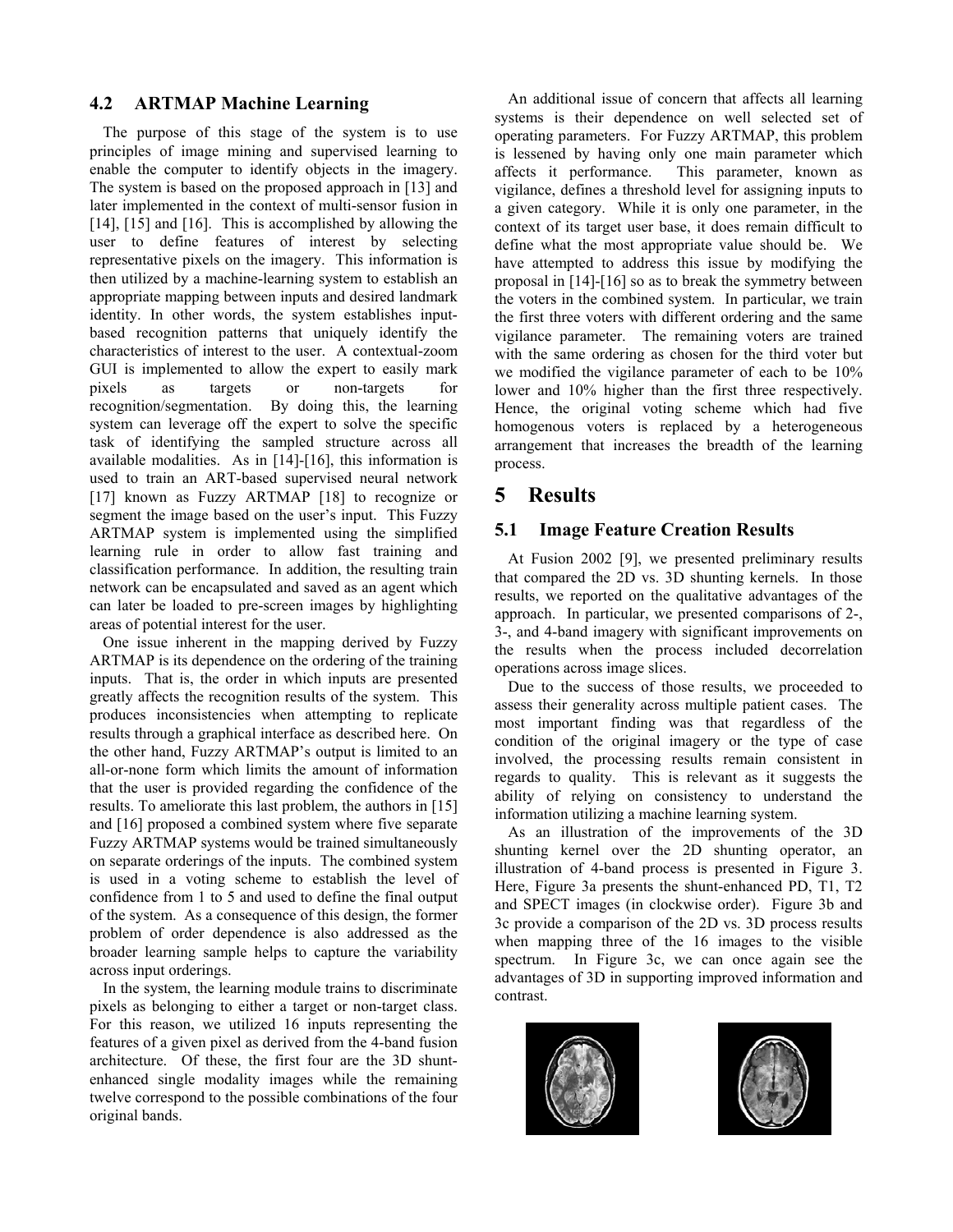

Figure 3. Processing results and comparison. (a) original imagery. (b) 2D fused. (c) 3D fused.

#### **5.2 ARTMAP Machine Learning Results**

As explained in a previous section, a supervised machine learning system is the most powerful type when an appropriate "supervisory signal" can be provided. In this system, radiologists define the supervisory signal by making targets and non-targets in an image. This is achieved by left-clicking to mark targets in green and right-clicking to mark non-targets in red. This can be seen in Figure 4. This information is then sent to the network of five ARTMAP voters which then goes through a training process to learn the patterns which constitute the desired association. The network then classifies the entire image and an image overlay is displayed which allows the segmentation to be visually inspected. Due to the voter network, areas that are suspected to be targets by all five voters appears brighter than areas only suspected by one voter. Due to the speed of training and classification, the machine learning system's results can be quickly refined by the radiologist. This is typically done by the radiologist right-clicking on false positives and retraining the system.



Figure 4. Contextual Zoom of Supervisory Signal

Figure 5 presents results of training the system to identify cortical areas affected by an anaplastic astrocytoma. The areas selected as targets and non-targets are indicated in green and red respectively (short colored lines in Figure 5a). The selection was made based on expert assessment presented in [7].



Figure 5. Segmentation of parietal lesion caused by an anaplastic astrocytoma. See text for details.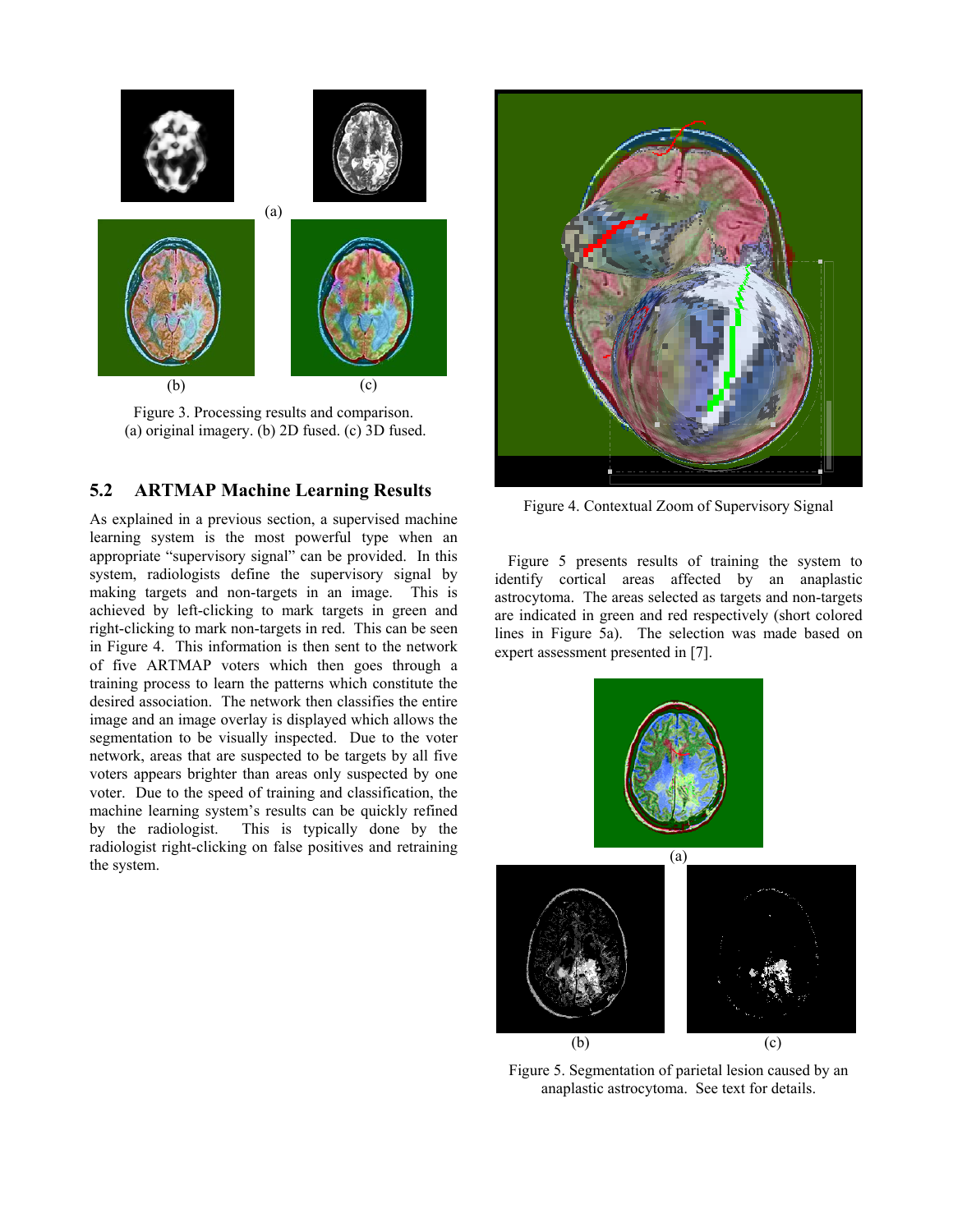

Figure 6. Segmentation as in Figure 5 using heterogeneous voting system. See text for details.



Figure 7. Cross-slice generalization results. (a) Training inputs (marking on slice 26). (b) Segmentation results (slice 26). (c) Generalization test input (slice 27). (d) Segmentation results (slice 27)

The results of applying the learn patterns across the entire image are shown in Figure 5b. Here, the grayscale value represents the number of voters that identified the given pixel as belonging to the "target" class. In Figure 5c, a threshold has been applied to require high confidence before highlighting a given area. In this case, the threshold is such that 4 out of the 5 voters are required in order to flag a given pixel as a candidate.

We implemented a heterogeneous voting approach where two out of the five voters were trained with modified vigilance parameters. Figure 6 presents the results obtained in segmenting the case shown in Figure 5. Here, Figure 6a presents the raw output of the system before thresholding for confidence. Figure 6b presents the final segmentation result. Here, the results are greatly improved eliminating all false alarms generated by the homogenous voting system (Figure 5c). Figure 6c provides an example of the layering of fusion and pattern recognition results to enhance visualization.

An important benchmark for a learning system is its ability to generalize from the training data. While the previous results attest to this capability given that the training set was a very small portion of the entire slice, it is also important to assess generalization across slices. Figure 7 presents some of the results obtained when the system was trained and tested on a single slice and then used to recognize similar areas on a new slice. Figure 7a illustrates the areas selected for training. Here, target areas are those associated with a cerebral edema in the left hemisphere. The segmentation results on that slice are shown in Figure 7b. To test the generalization abilities of the system, a new slice was provided to the system. Figure 7c presents the color fused results for the slice immediately above the one used for training. The results of segmenting on this new slice are shown in Figure 7d. As can be seen, the system performs very well in segmenting all of the non-target areas while producing few false alarms (areas around the skull). Ongoing efforts are aimed at reducing these false alarms by utilizing grouping techniques and eliminating isolated false alarms.

#### **6 Summary**

 We have extended our image processing architecture to address the advantages of the 3D nature of MRIs. Our results compare favorably against the results of the original 2D and 3D processing architectures. Better definition of image details and volumetric information make this approach a significant advance in medical image feature creation. We presented a modified voting scheme for combined Fuzzy ARTMAP systems that improves segmentation results. We have initial evidence for robust generalization across slices. In future work, it will be important to validate these findings and investigate generalization across patients.

 The system promises to be a powerful tool in leveraging professional expertise for use with computational techniques. The ease of use and capabilities of this system may provide an essential step towards providing a solution to ease the workload of medical personnel, thereby increasing the quantity and quality of medical care.